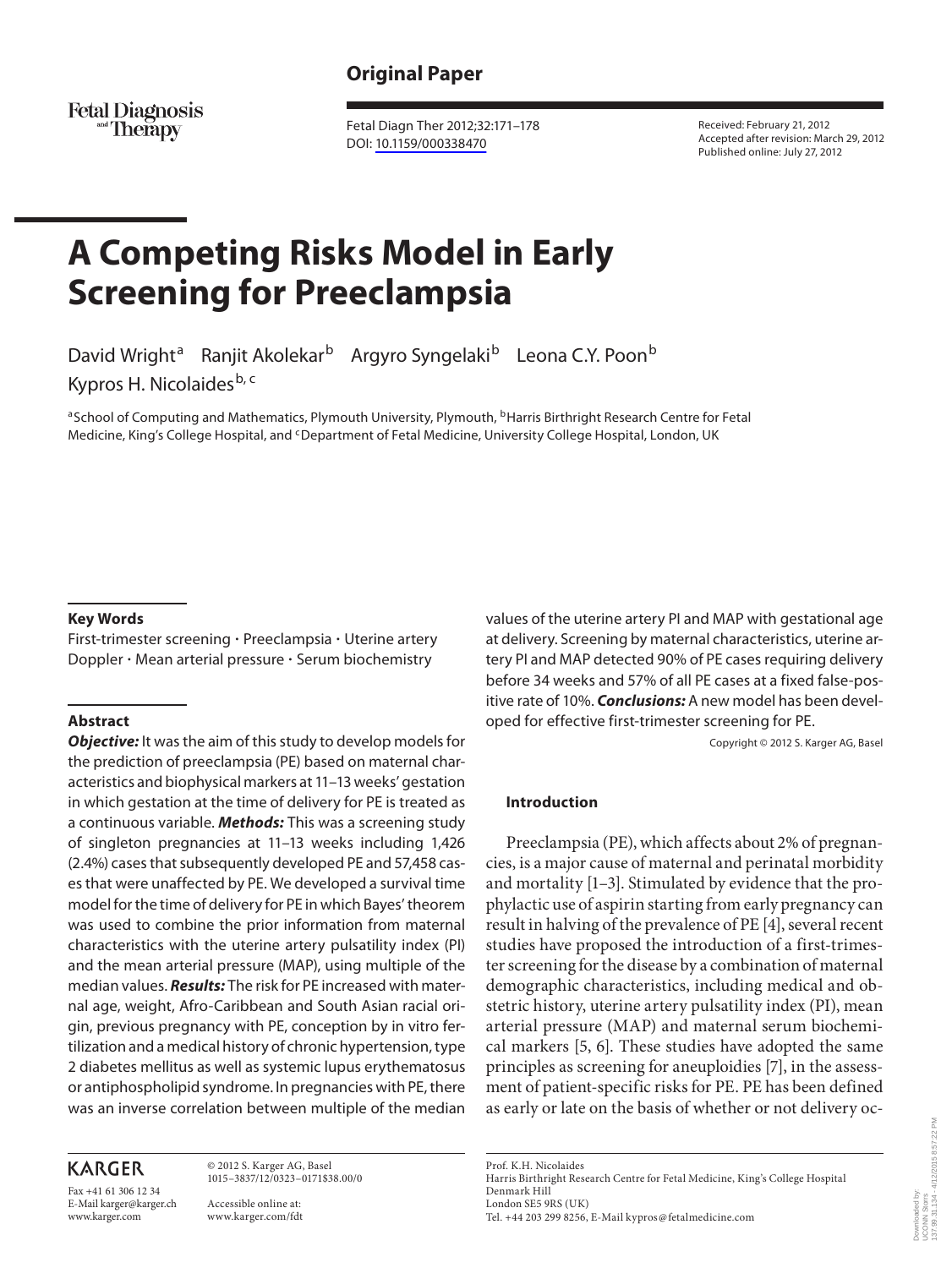curs before 34 weeks' gestation. In general, the deviations from normal for the various proposed biomarkers have been greater in early PE than in late PE [5, 6]. This has led to the view that early and late PE may be different diseases with different biomarker profiles. An alternative view is that PE is a spectrum disorder, the degree of which is reflected in both gestation at the time of delivery and the biomarker levels.

 In this paper, we propose an approach to screening for PE by a combination of maternal characteristics and biomarkers in which gestation at the time of delivery for PE is treated as a continuous variable.

#### **Methods**

#### *Study Population*

 The data for this study were derived from prospective screening for adverse obstetric outcomes in women attending for their routine first hospital visit in pregnancy. In this visit, which is held at  $11^{+0}$ –13<sup>+6</sup> weeks of gestation, we record maternal characteristics and medical history and perform combined screening for aneuploidies by measurement of the fetal crown-rump length and nuchal translucency thickness and maternal serum pregnancyassociated plasma protein A and free  $\beta$ -subunit of human chorionic gonadotropin [7, 8]. The women were screened between March 2006 and September 2010. In the second part of the study period, we also measured the maternal MAP by automated devices and used transabdominal color Doppler ultrasound to visualize the left and right uterine artery, measure the PI in each vessel and calculate the mean PI [9, 10]. Written informed consent was obtained from the women agreeing to participate in the study, which was approved by the King's College Hospital Ethics Committee.

 The inclusion criteria for this study on screening for PE were singleton pregnancy undergoing first-trimester combined screening for aneuploidy and subsequently delivering a phenotypically normal live birth or stillbirth at or after 24 weeks' gestation. We excluded pregnancies with aneuploidies and major fetal abnormalities and those ending in termination, miscarriage or fetal death before 24 weeks as well as pregnancies delivering small for gestational age (SGA) neonates in the absence of PE.

 In this study, we developed a model for predicting PE based on maternal characteristics in the study population. We then expanded this model for prediction of PE to include uterine artery PI and MAP.

#### *Maternal History and Characteristics*

 Patients were asked to complete a questionnaire on maternal age, racial origin (Caucasian, Afro-Caribbean, South Asian, East Asian and mixed), method of conception (spontaneous or assisted conception requiring the use of ovulation drugs), cigarette smoking during pregnancy (yes or no), history of chronic hypertension (yes or no), history of type 1 or 2 diabetes mellitus (yes or no), history of systemic lupus erythematosus or antiphospholipid syndrome (yes or no), family history of PE in the mother of the patient (yes or no) and obstetric history including parity (parous or nulliparous if no previous pregnancies at or after 24 weeks) as well as previous pregnancy with PE (yes or no). The questionnaire was then reviewed by a doctor together with the patient, and the maternal weight and height were measured.

#### *Outcome Measures*

 Data on pregnancy outcome were collected from the hospital maternity records or the general medical practitioners of the women. The obstetric records of all women with pre-existing or pregnancy-associated hypertension were examined to determine if the condition was chronic hypertension, PE or non-proteinuric gestational hypertension.

 The definition of PE was that of the International Society for the Study of Hypertension in Pregnancy [11] . The systolic blood pressure should be  $\geq$  140 mm Hg and/or the diastolic blood pressure should be  $\geq 90$  mm Hg on at least two occasions 4 h apart developing after 20 weeks of gestation in previously normotensive women and there should be proteinuria of  $\geq 300$  mg in 24 h or two readings of at least ++ on dipstick analysis of midstream or catheter urine specimens if no 24-hour collection is available. In PE superimposed on chronic hypertension, significant proteinuria (as defined above) should develop after 20 weeks of gestation in women with known chronic hypertension (history of hypertension before conception or presence of hypertension at the booking visit before 20 weeks of gestation in the absence of trophoblastic disease). The definition of SGA was a birth weight  $<$ 5th percentile for gestational age of a reference range derived from our population [12].

#### *Statistical Analysis*

 The proposed new approach for early screening for PE was based on a survival time model for the time of delivery for PE. Bayes' theorem was used to combine the prior information from maternal characteristics with biomarker multiple of the median (MoM) values. We used a competing risk model [13].

 In this model, it is assumed that if the pregnancy was to continue indefinitely, all women would have developed PE and, in this respect, there is a competition between delivery before or after development of PE. We applied a model to represent the distribution of gestational age at delivery with PE (fig. 1). In pregnancies at low risk for PE, the gestational age distribution is shifted to the right with the implication that in most pregnancies, delivery will actually occur before the development of PE. In pregnancies at high risk for PE, the gestational age distribution is shifted to the left with the implication that in many pregnancies, delivery will actually occur after the development of PE. Given maternal characteristics and biomarker levels, the risk of PE occurring at or before a specified gestational age was given by the area under the distribution curve (fig. 1).

 The distribution of gestational age at delivery with PE was defined by two components: firstly, the prior distribution based on maternal characteristics, and secondly, the distribution of MoM biomarker values with gestational age in pregnancies affected by PE. Although such model fitting was complicated because of the censoring in situations when delivery occurred before PE, fitting regression models to censored data was carried out routinely with standard statistical software.

The values of uterine artery PI and MAP were  $log_{10}$  transformed to make their distribution Gaussian. In the unaffected pregnancies, multiple regression analysis was used to determine

Nicolaides

Wright /Akolekar /Syngelaki /Poon /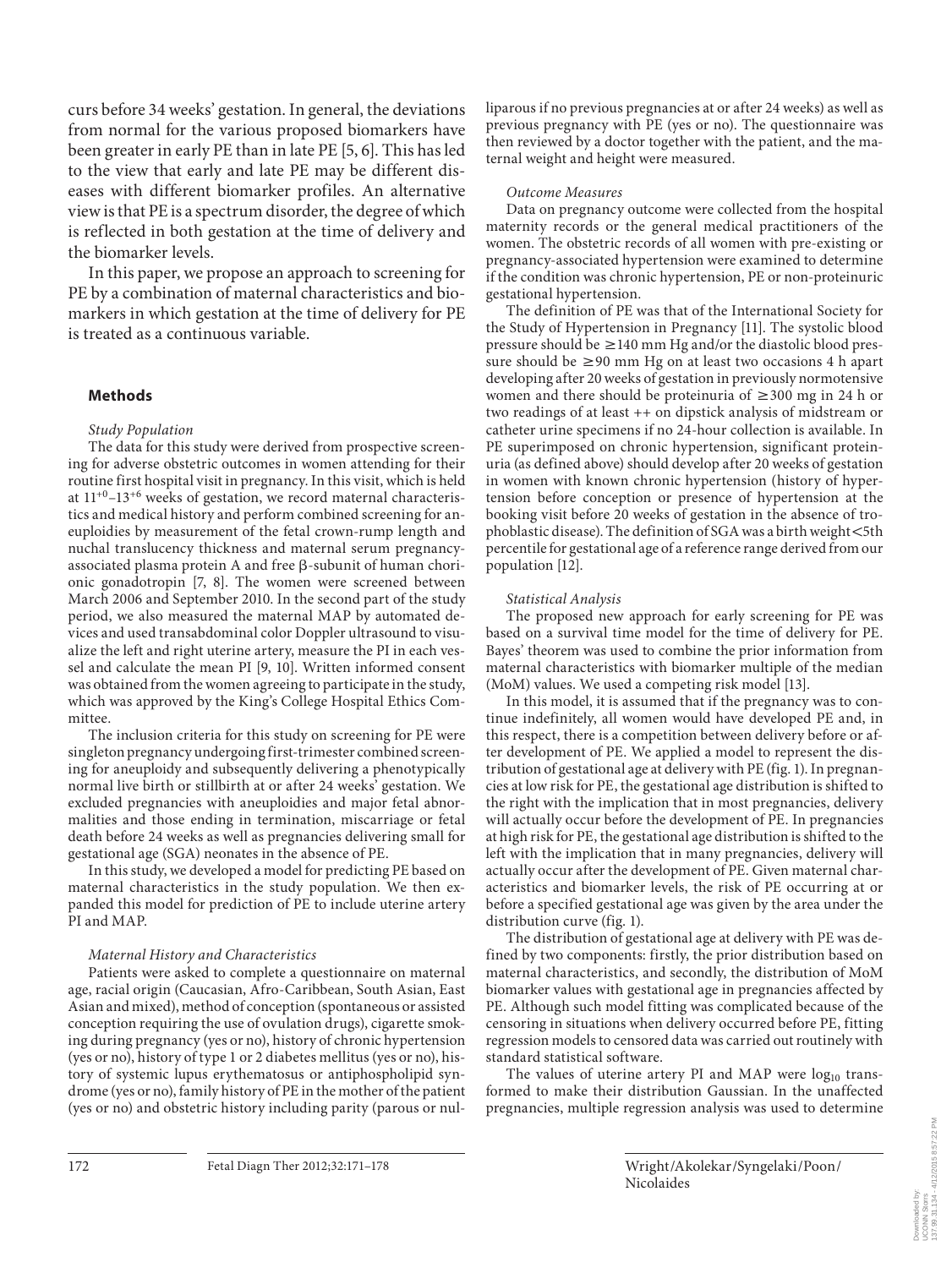which of the factors amongst the maternal characteristics and fetal crown-rump length were significant predictors of each biomarker. In each case of PE, the measurements were converted into a MoM, and regression analysis was used to determine the relationship between log<sub>10</sub> MoM values and gestational age at delivery.

 In the estimation of screening performance, the values of uterine artery PI and MAP in the whole screened population were simulated based on the mean and standard deviation (SD) of the log<sub>10</sub> transformed marker values in the unaffected and the PE pregnancies. In the PE group, the mean and SD values used for simulation were specific for each gestational week at delivery, which were estimated from the regression analysis of the  $log_{10}$ MoM values of available data with gestational age at delivery.

#### **Results**

#### *Characteristics of the Study Population*

 First-trimester combined screening for aneuploidies was carried out in 65,960 singleton pregnancies. We excluded 7,076 cases because they had missing outcome data ( $n = 2,133$ ), the pregnancies resulted in miscarriage, termination or the birth of babies with major defects ( $n =$ 1,775) or the birth of SGA neonates in the absence of PE  $(n = 3.168)$ .

 In the remaining 58,884 cases, there were 1,426 (2.4%) that developed PE and 57,458 that were unaffected by PE. We had measurements of uterine artery PI in 45,885 of the 58,884 pregnancies, including 1,245 (2.7%) that developed PE, and we had measurements of MAP in 35,215 of the 58,884 pregnancies, including 979 (2.8%) that developed PE.

 The maternal characteristics and history in the PE and unaffected pregnancies in the screening population are compared in table 1. In the PE group, compared to unaffected pregnancies, there was a higher mean maternal weight and a prevalence of Afro-Caribbean racial origin, family and personal history of PE, chronic hypertension, diabetes mellitus and systemic lupus erythematosus or antiphospholipid syndrome as well as a lower prevalence of cigarette smokers.

## *Gestational Age at Delivery with PE Given Maternal Characteristics*

 A standard Gaussian regression model for gestation at delivery was fitted by treating deliveries in which PE did not occur as censored observations (table 2). This specified the mean gestational age at delivery with PE for given variables from maternal demographic characteristics, medical and obstetric history; the smaller the mean gestational age, the higher the risk for PE (fig. 2).

| Table 1. Maternal and pregnancy characteristics in the outcome |  |  |
|----------------------------------------------------------------|--|--|
| groups                                                         |  |  |

| Characteristic                      | No PE<br>$(n = 57,458)$             | <b>PE</b><br>$(n = 1,426)$            |
|-------------------------------------|-------------------------------------|---------------------------------------|
| Median maternal age, years          |                                     | $32.0$ [27.7–35.6] $31.6$ [27.0–36.4] |
| Median maternal weight, kg          | $65.5$ [59.0-75.0]                  | 71.6 $[62.4 - 85.0]$ *                |
| Median fetal crown-rump length      |                                     |                                       |
| mm                                  | $63.4$ [58.4-68.9] 62.6 [58.1-68.4] |                                       |
| Racial origin                       |                                     |                                       |
| Caucasian                           | 42,514 (74.0)                       | 751 (52.7)                            |
| Afro-Caribbean                      | 9,268(16.1)                         | 525 $(36.8)^*$                        |
| South Asian                         | 2,757(4.8)                          | $87(6.1)^{*}$                         |
| East Asian                          | 1,462(2.6)                          | 27(1.9)                               |
| Mixed                               | 1,457(2.5)                          | 36(2.5)                               |
| Parity                              |                                     |                                       |
| Nulliparous                         | 28,231 (49.1)                       | 877 (61.5)                            |
| Parous with no previous PE          | 27,609(48.1)                        | 346 (24.3)*                           |
| Parous with previous PE             | 1,618(2.8)                          | $203(14.2)^*$                         |
| Cigarette smoker                    | 4,498 (7.8)                         | $86(6.0)^*$                           |
| Family history of PE                | 2,506(4.4)                          | $123(8.6)$ *                          |
| Conception                          |                                     |                                       |
| Spontaneous                         | 55,358 (96.3)                       | 1,347 (94.5)                          |
| Assisted                            | 2,100(3.7)                          | $79(5.5)$ *                           |
| History of chronic hypertension     | 545 (0.9)                           | $140(9.8)$ *                          |
| History of type 1 diabetes mellitus | 237(0.4)                            | $14(1.0)^{*}$                         |
| History of type 2 diabetes mellitus | 146(0.3)                            | $14(1.0)^{*}$                         |
| History of SLE or APS               | 117(0.2)                            | $8(0.6)^{*}$                          |

Figures in parentheses are percentages; figures in brackets are interquartile ranges. SLE = Systemic lupus erythematosus; APS = antiphospholipid syndrome. Comparisons between each outcome group and unaffected controls:  $\chi^2$  test or Fisher's exact test for categorical variables and Mann-Whitney test for continuous variables.

 In this model, the mean gestational age for delivery with PE is 55 weeks, with an estimated SD of 7.11 weeks (table 2). Certain variables, including advancing maternal age  $>30$  years, increasing weight, Afro-Caribbean and South Asian racial origin, previous pregnancy with PE, conception by in vitro fertilization and a medical history of chronic hypertension, type 2 diabetes mellitus and systemic lupus erythematosus or antiphospholipid syndrome increase the risk for development of PE. The consequence of this increased risk is a shift to the left of the Gaussian distribution of the gestational age at delivery with  $PE$  (fig. 1).

## *Uterine Artery PI and MAP in Unaffected Pregnancies*

 Multiple regression analyses demonstrated that significant independent contributions for the prediction of

Downloaded by: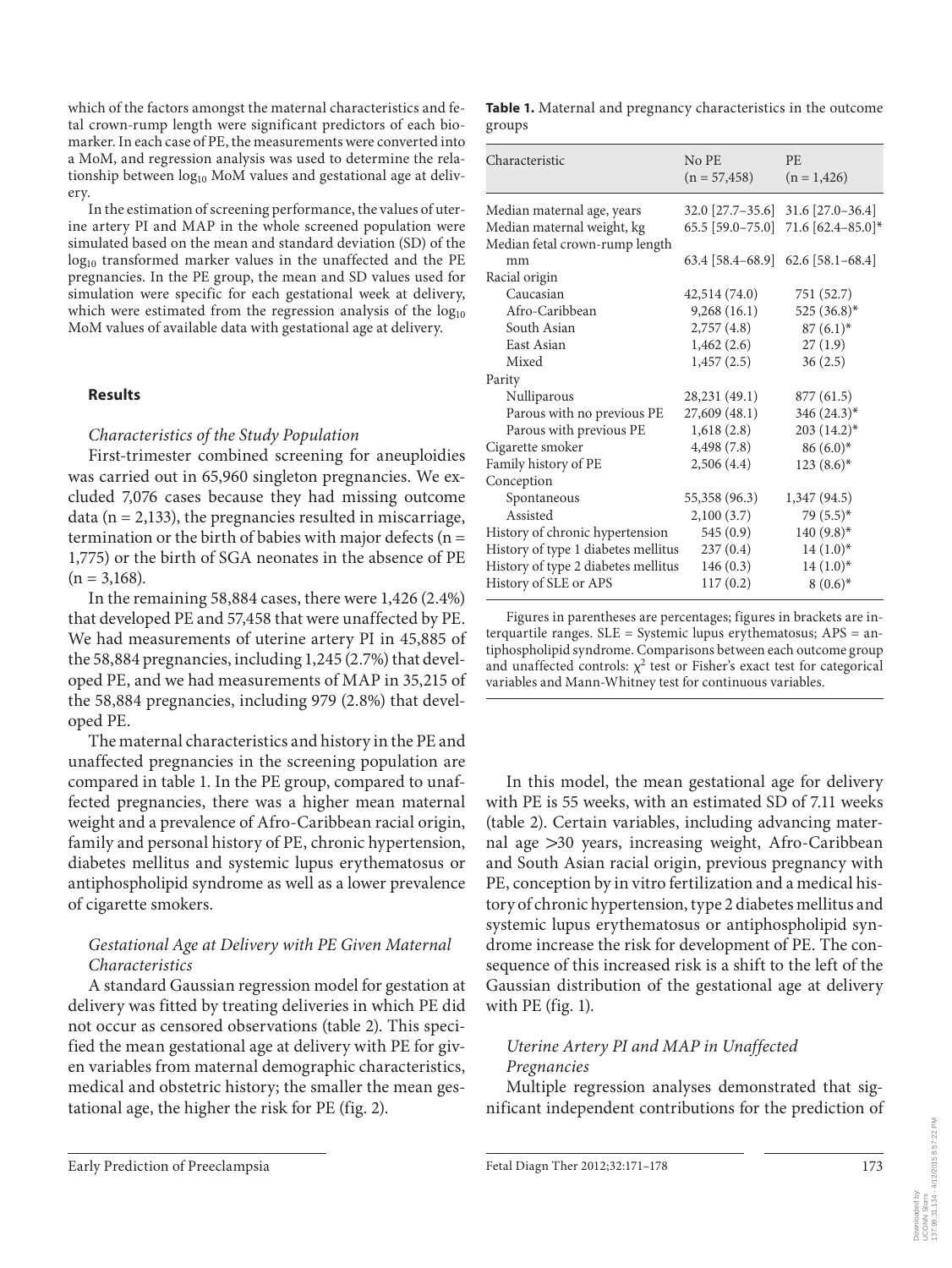

**Table 2.** Fitted regression model for posited gestational age in weeks at delivery with PE

|                                      | Coefficient | Standard error | 95% confidence limits    | p       |
|--------------------------------------|-------------|----------------|--------------------------|---------|
| Intercept                            | 55.0081     | 0.3465         | 54.3289 to 55.6873       | 0.00000 |
| Age $>30$ years                      | $-0.10367$  | 0.02319        | $-0.14912$ to $-0.05822$ | 0.00001 |
| Weight $\leq 69$ kg                  | $-0.07259$  | 0.00551        | $-0.08339$ to $-0.06180$ | 0.00000 |
| Height $\leq$ 1.64 m                 | 12.4007     | 1.3263         | 9.801129 to 15.0003      | 0.00000 |
| Ethnicity                            |             |                |                          |         |
| <b>Black</b>                         | $-3.0357$   | 0.2040         | $-3.4355$ to $-2.6360$   | 0.00000 |
| South Asian                          | $-1.7709$   | 0.3737         | $-2.5034$ to $-1.0384$   | 0.00000 |
| Previous history                     |             |                |                          |         |
| Parous with PE                       | $-3.0333$   | 0.3174         | $-3.6554$ to $-2.4112$   | 0.00000 |
| Parous with no PE                    | 3.1440      | 0.2033         | 2.7455 to 3.5424         | 0.00000 |
| Mother had PE                        | $-1.8841$   | 0.3262         | $-2.5234$ to $-1.2448$   | 0.00000 |
| Conception by in vitro fertilization | $-1.7895$   | 0.4782         | $-2.7268$ to $-0.8523$   | 0.00018 |
| SLE or APS                           | $-4.0613$   | 1.3186         | $-6.6459$ to $-1.4768$   | 0.00207 |
| Chronic hypertension                 | $-6.2415$   | 0.4179         | $-7.0606$ to $-5.4223$   | 0.00000 |
| Type 1 diabetes mellitus             | $-3.8525$   | 0.9732         | $-5.7600$ to $-1.9450$   | 0.00008 |

In this model, the mean gestational age for delivery with PE is 55 weeks, with a residual SD of 7.11 weeks. SLE = Systemic lupus erythematosus; APS = antiphospholipid syndrome.



**Fig. 1.** Distribution of gestational age at delivery for PE. In pregnancies at low risk for PE, the gestational age distribution is shifted to the right, and in most pregnancies, delivery will occur before the development of PE. In pregnancies at high risk for PE, the distribution is shifted to the left. The risk of PE occurring at or before a specified gestational age is given by the area under the distribution curve (black). In the low-risk group, the risk of PE at or before 34 weeks' gestation is 0.01 or 1%, and in the high-risk group, the risk is 0.6 or 60%.



**Fig. 2.** Effects of maternal characteristics (with 95% confidence intervals) on gestational age at delivery for PE. This effect is expressed as gestational weeks by which the expected gestational age at delivery for PE is altered.

Nicolaides

Wright /Akolekar /Syngelaki /Poon /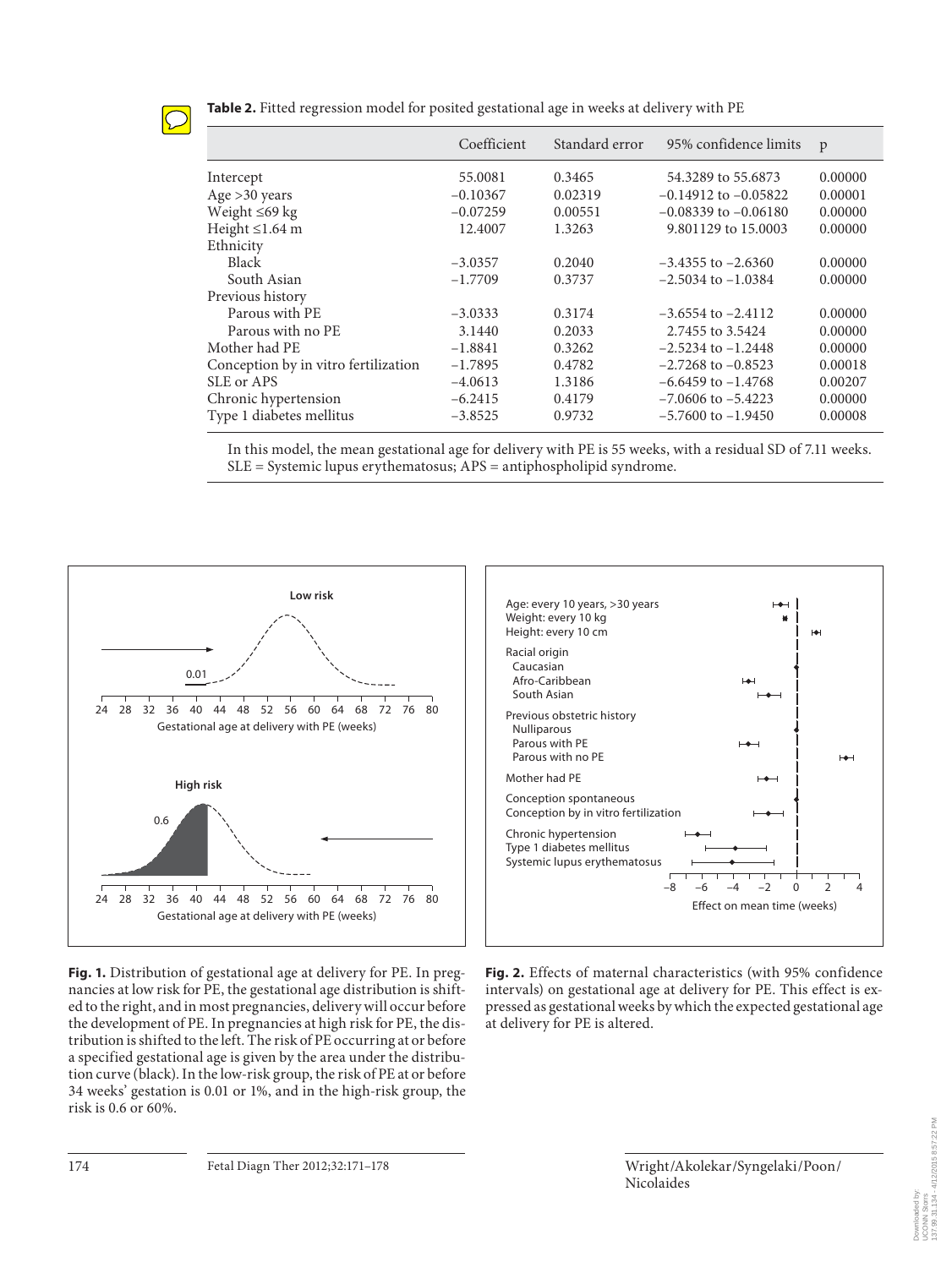

### Table 3. Fitted regression model for log<sub>10</sub> uterine artery PI in unaffected pregnancies

| Variable                           | Coefficient        | Standard error  | 95% confidence limits                    |          |
|------------------------------------|--------------------|-----------------|------------------------------------------|----------|
| Intercept                          | 0.2556871303969    | 0.0016856952435 | 0.2523831547569 to 0.2589911060369       | < 0.0001 |
| Gestation $\leq 77$ days           | $-0.0045660653454$ | 0.0001297279461 | $-0.0048203331174$ to $-0.0043117975734$ | < 0.0001 |
| Weight $\leq 69$ kg                | $-0.0007582673888$ | 0.0000455428109 | $-0.0008475316484$ to $-0.0006690031293$ | < 0.0001 |
| (Weight $\leq 69$ kg) <sup>2</sup> | 0.0000081480441    | 0.0000014554139 | 0.0000052954217 to 0.0000110006665       | < 0.0001 |
| Afro-Caribbean racial origin       | 0.0236442656264    | 0.0014622000327 | 0.0207783423182 to 0.0265101889346       | < 0.0001 |

Table 4. Fitted regression model for log<sub>10</sub> MAP in unaffected pregnancies

| Variable                           | Coefficient          | Standard error    | 95% confidence limits                        |          |
|------------------------------------|----------------------|-------------------|----------------------------------------------|----------|
| Intercept                          | 1.933065465937210    | 0.000225794634398 | 1.932622902665880 to 1.933508029208530       | <0.0001  |
| Weight $\leq 69$ kg                | 0.001144342904429    | 0.000016591134737 | 0.001111823855055 to 0.001176861953802       | < 0.0001 |
| (Weight $\leq 69$ kg) <sup>2</sup> | $-0.000007788699012$ | 0.000000543008054 | $-0.000008853008718$ to $-0.000006724389307$ | <0.0001  |

**Table 5.** Fitted regression model for marker  $log_{10}$  MoM values on gestation at time of delivery for pregnancies with PE

| Marker            | Intercept | Standard error |          | Slope       | Standard error |          |
|-------------------|-----------|----------------|----------|-------------|----------------|----------|
| Uterine artery PI | 0.642102  | 0.038479       | < 0.0001 | $-0.015173$ | 0.0010191      | < 0.0001 |
| MAP               | 0.114859  | 0.014798       | < 0.0001 | $-0.002115$ | 0.0003917      | <0.0001  |



**Fig. 3.** Scatter diagram and regression line with 95% confidence limits for the relationship between uterine artery PI MoM and gestational age at delivery in pregnancies with PE.



**Fig. 4.** Scatter diagram and regression line with 95% confidence limits for the relationship between MAP MoM and gestational age at delivery in pregnancies with PE.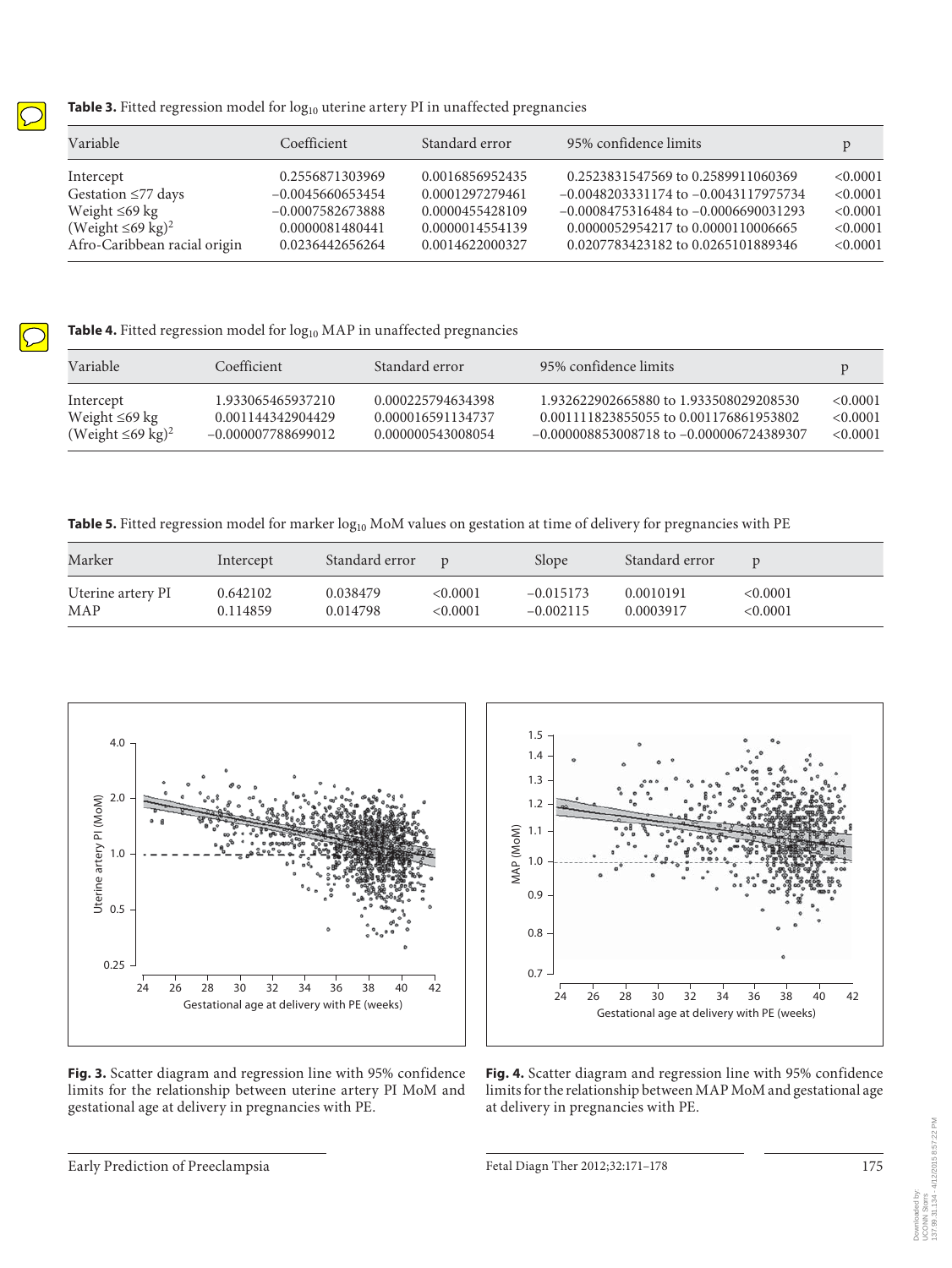**Table 6.** SDs and correlations, with 95% confidence limits, for log10 multiples of the median (MoM) values for uterine artery PI and MAP

|                      | $No$ PE                                     | <b>PE</b>                                    |
|----------------------|---------------------------------------------|----------------------------------------------|
| SD Uterine artery PI | $0.1242215(0.122254 \text{ to } 0.127840)$  | $0.1409539(0.122250 \text{ to } 0.158148)$   |
| SD MAP               | 0.0386549 (0.037002 to 0.040257)            | $0.0426263(0.032693 \text{ to } 0.053506)$   |
| Correlation          | $-0.0724816$ ( $-0.075278$ to $-0.070882$ ) | $0.0093204 (-0.004507 \text{ to } 0.014433)$ |

**Table 7.** Estimated detection rates of PE requiring delivery before 34, 37 and 42 weeks' gestation at false-positive rates (FPR) of 5 and 10%

| Screening test                                            | $PE < 34$ weeks (n = 214) |         | $PE < 37$ weeks (n = 568) |                | PE <42 weeks ( $n = 1,426$ ) |                |
|-----------------------------------------------------------|---------------------------|---------|---------------------------|----------------|------------------------------|----------------|
|                                                           | <b>FPR 5%</b>             | FPR 10% | <b>FPR 5%</b>             | <b>FPR 10%</b> | <b>FPR 5%</b>                | <b>FPR 10%</b> |
| Maternal characteristics<br>Maternal characteristics plus | 35.5                      | 50.5    | 32.7                      | 43.3           | 29.4                         | 40.3           |
| Uterine artery PI                                         | 59.3                      | 75.2    | 40.0                      | 55.1           | 31.2                         | 42.2           |
| MAP                                                       | 58.4                      | 72.9    | 44.0                      | 59.3           | 37.3                         | 53.5           |
| Combined testing                                          | 79.9                      | 89.7    | 54.6                      | 71.5           | 34.9                         | 56.6           |

 $log_{10}$  uterine artery PI were provided by gestational age as well as by maternal weight and racial origin ( $R^2 = 0.031$ ,  $p < 0.0001$ ; table 3).

 Multiple regression analyses demonstrated that significant independent contribution for the prediction of  $\log_{10}$  MAP was provided by maternal weight ( $R^2 = 0.132$ ,  $p < 0.0001$ ; table 4).

## *Distribution of Uterine Artery PI and MAP in Pregnancies with PE*

 In pregnancies with PE, there was an inverse correlation between MoM values of uterine artery PI and MAP with gestational age at delivery (fig. 3, 4). The fitted regression models for  $log_{10}$  MoM values on gestational age at delivery are presented in table 5 and the estimated parameters for the assumed bivariate Gaussian distributions for log MoM values are given in table 6.

## *Performance of Screening for PE*

 Estimated detection rates of PE requiring delivery before 34, 37 and 42 weeks' gestation, at false-positive rates of 5 and 10% in screening by maternal factors, uterine artery PI, MAP and their combination are given in table 7.

## **Discussion**

 This study has demonstrated a new approach to screening for PE in which gestation at the time of delivery for PE is treated as a continuous rather than a categorical variable. This approach, which is based on a survival time model, assumes that if the pregnancy was to continue indefinitely, all women would develop PE and whether they do or not before a specified gestational age depends on a competition between delivery before or after development of PE. In the traditional approach to screening, the effects of variables from maternal characteristics and history are expressed as odds ratios and the effect of biomarker MoMs are expressed as likelihood ratios for early, late or total PE. In our new approach, the effect of various risk factors is to modify the mean of the distribution of gestational age at delivery with PE. In pregnancies at low risk for PE, the gestational age distribution is shifted to the right with the implication that in most pregnancies, delivery will actually occur before the development of PE. In high-risk pregnancies, the distribution is shifted to the left, and the smaller the mean gestational age, the higher the risk for PE.

 There is evolving evidence that the incidence of adverse fetal and maternal short- and long-term conse-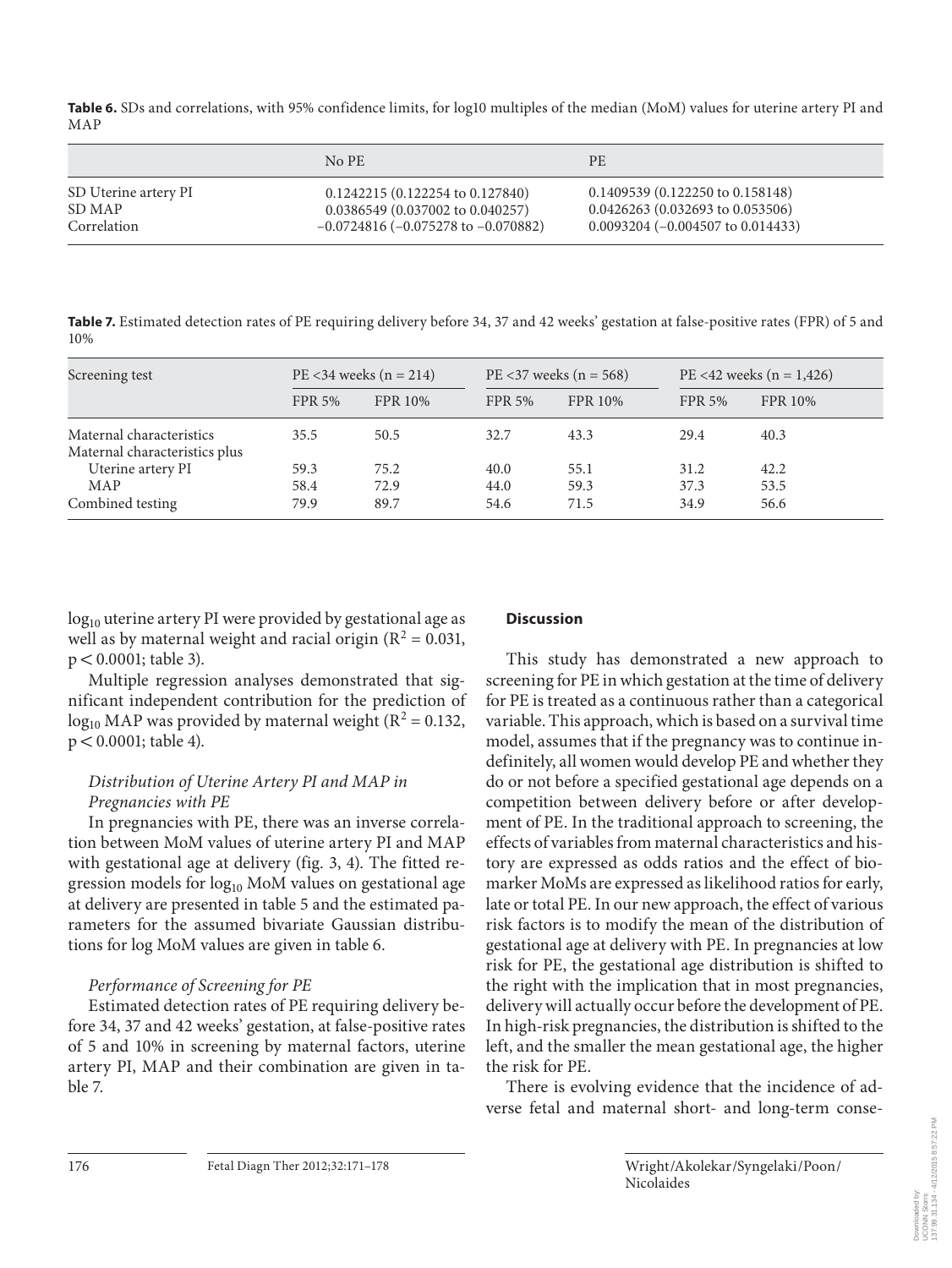quences of PE is inversely related to the gestational age at onset of the disease [14–18] . Similarly, studies reporting on early screening for PE by a combination of maternal characteristics and biomarkers have demonstrated that both the odds ratios for the factors in maternal history which define the a priori risk for PE and the deviations from normal for the various proposed biomarkers are inversely proportional to gestation at delivery [5, 6]. Consequently, the endpoint in screening for PE should not be total PE but the condition should be subdivided according to gestational age at delivery. In our previous studies aiming to capture this gestational age-related severity of disease, we have subdivided the condition into early PE and late PE. However, such a subdivision could lead to the erroneous conclusion that early and late PE are different diseases with different biomarker profiles. As demonstrated by the MoM values of uterine artery PI and MAP in pregnancies with PE, the distribution with gestational age is not bimodal. Consequently, PE could be considered a single pathophysiological entity with a wide spectrum of severity manifested in gestational age at which delivery becomes necessary for maternal and or fetal indications.

 Evidence from randomized studies suggests that in women at high risk for PE, the prophylactic use of lowdose aspirin, started at or before 16 weeks' gestation, reduces the prevalence of the disease by about 50% [4] . Such therapy may reduce the prevalence of preterm PE by about 90% but has no significant effect on the risk of term PE [19]. These findings are compatible with the competing risk model for PE proposed in this study. Early administration of low-dose aspirin may improve placentation resulting in a shift to the right in the gestation for PE with a consequent overall reduction in the prevalence of PE which is more marked for early-onset disease. Such hypothesis could be tested by randomized studies in which the outcome measure would not merely be the prevalence of PE but also the distribution of gestational age at delivery for PE.

 The performance of screening for PE by maternal characteristics, uterine artery PI and MAP is inversely related to gestational age at delivery. At the fixed falsepositive rates of 5 and 10%, the competing risk model detected 80 and 90% of cases of PE requiring delivery before 34 weeks and 36 and 56% of all cases of PE. These results are compatible with those of previous studies, and the performance is likely to improve with the addition of biochemical markers, including pregnancy-associated plasma protein A and placental growth factor  $[5, 6]$ . The major advantage of the new compared to our previous models [5, 6] is that gestational age at delivery for PE is treated as a continuous rather than an arbitrary categorical variable. Clinicians and researchers can use the new model to select their own gestational age cut-off to define the highrisk group that could potentially benefit from therapeutic interventions starting from the first trimester of pregnancy  $[20]$ .

#### **Acknowledgment**

 The study was supported by a grant from The Fetal Medicine Foundation (UK Charity No. 1037116).

#### **References**

- 1 World Health Organization. Make Every Mother and Child Count. World Health Report, 2005. Geneva, World Health Organization, 2005.
- 2 Confidential Enquiry into Maternal and Child Health (CEMACH) Perinatal Mortality 2006: England, Wales and Northern Ireland. London, CEMACH, 2008.
- 3 Duley L: The global impact of pre-eclampsia and eclampsia. Semin Perinatol 2009; 33: 130–137.
- 4 Bujold E, Roberge S, Lacasse Y, Bureau M, Audibert F, Marcoux S, Forest JC, Giguere Y: Prevention of preeclampsia and intrauterine growth restriction with aspirin started in early pregnancy: a meta-analysis. Obstet Gynecol 2010;116:402–414.
- 5 Poon LC, Kametas NA, Maiz N, Akolekar R, Nicolaides KH: First-trimester prediction of hypertensive disorders in pregnancy. Hypertension 2009;53:812–818.
- 6 Akolekar R, Syngelaki A, Sarquis R, Zvanca M, Nicolaides KH: Prediction of early, intermediate and late pre-eclampsia from maternal factors, biophysical and biochemical markers at 11–13 weeks. Prenat Diagn 2011; 31:66–74.
- 7 Kagan KO, Wright D, Valencia C, Maiz N, Nicolaides KH: Screening for trisomies 21, 18 and 13 by maternal age, fetal nuchal translucency, fetal heart rate, free {beta}-hCG and pregnancy-associated plasma protein-A. Hum Reprod 2008;23:1968–1975.
- 8 Robinson HP, Fleming JE: A critical evaluation of sonar crown rump length measurements. Br J Obstet Gynaecol 1975;82:702– 710.
- 9 Plasencia W, Maiz N, Bonino S, Kaihura C, Nicolaides KH: Uterine artery Doppler at 11 + 0 to 13 + 6 weeks in the prediction of preeclampsia. Ultrasound Obstet Gynecol 2007; 30:742–749.
- 10 Poon LC, Kametas NA, Valencia C, Chelemen T, Nicolaides KH: Hypertensive disorders in pregnancy: screening by systolic, diastolic and mean arterial pressure at 11–13 weeks. J Hum Hypertens 2011;30:93– 107.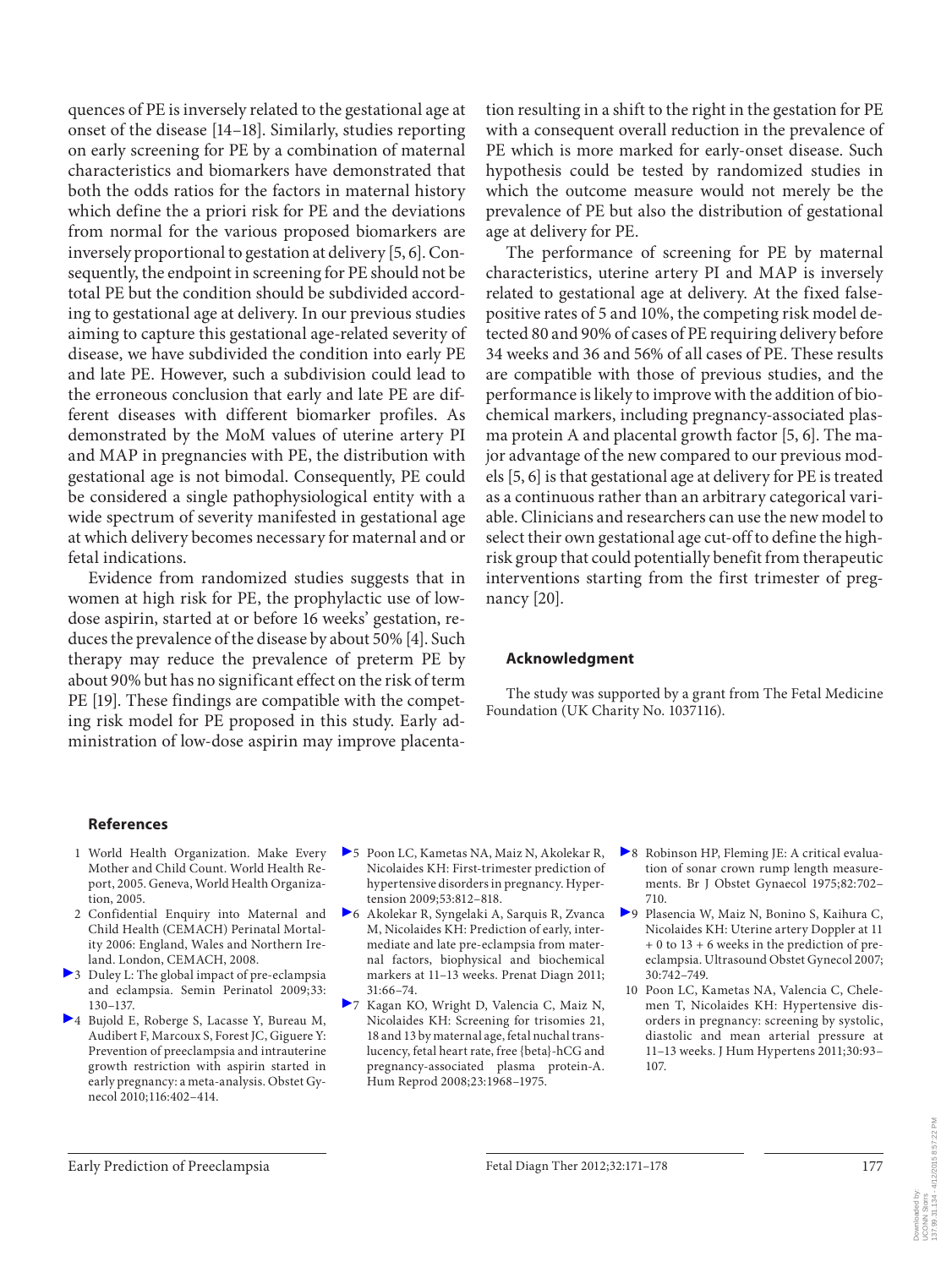- 11 Brown MA, Lindheimer MD, de Swiet M, ▶14 Witlin GA, Saade GR, Mattar FM, Sibai BM: ▶18 Egbor M, Ansari T, Morris N, Green CJ, Sib-Van Assche A, Moutquin JM: The classification and diagnosis of the hypertensive disorders of pregnancy: statement from the International Society for the Study of Hyperten-Pregnancy 2001;20:IX–XIV.
- 12 Poon LCY, Volpe N, Muto B, Syngelaki A, Nicolaides KH: Birthweight with gestation and maternal characteristics in live births  $\geq 16$ and stillbirths. Fetal Diagn Ther 2012, in press.
- 13 Kalbfleisch JD, Prentice RL: The Statistical 217 Analysis of Failure Time Data, ed 2. New York, Wiley, 2002.
- Predictors of neonatal outcome in women with severe pre-eclampsia or eclampsia between 24 and 33 weeks' gestation. Am J Obstet Gynecol 2000;182:607–611.
- sion in Pregnancy (ISSHP). Hypertens 15 Irgens HU, Reisaeter L, Irgens LM, Lie RT: Long term mortality of mothers and fathers  $\blacktriangleright$  19 after pre-eclampsia: population based cohort study. BMJ 2001;323:1213–1217.
	- von Dadelszen P, Magee LA, Roberts JM: Subclassification of pre-eclampsia. Hypertens Pregnancy 2003;22:143–148.
	- Moldenhauer JS, Stanek J, Warshak C, 20 Khoury J, Sibai B: The frequency and severity of placental findings in women with preeclampsia are gestational age dependent. Am J Obstet Gynecol 2003;189:1173–1177.
- bons PD: Morphometric placental villous and vascular abnormalities in early- and late-onset pre-eclampsia with and without fetal growth restriction. BJOG 2006; 113: 580–589.
- Roberge S, Villa P, Nicolaides KH, Giguère Y, Vainio M, Bakthi A, Ebrashy A, Bujold E: Early administration of low dose aspirin for the prevention of preterm and term preeclampsia: a systematic review and metaanalysis. Fetal Diagn Ther 2012;31:141–146.
- Nicolaides KH: Turning the pyramid of prenatal care. Fetal Diagn Ther 2011;29:183– 196.